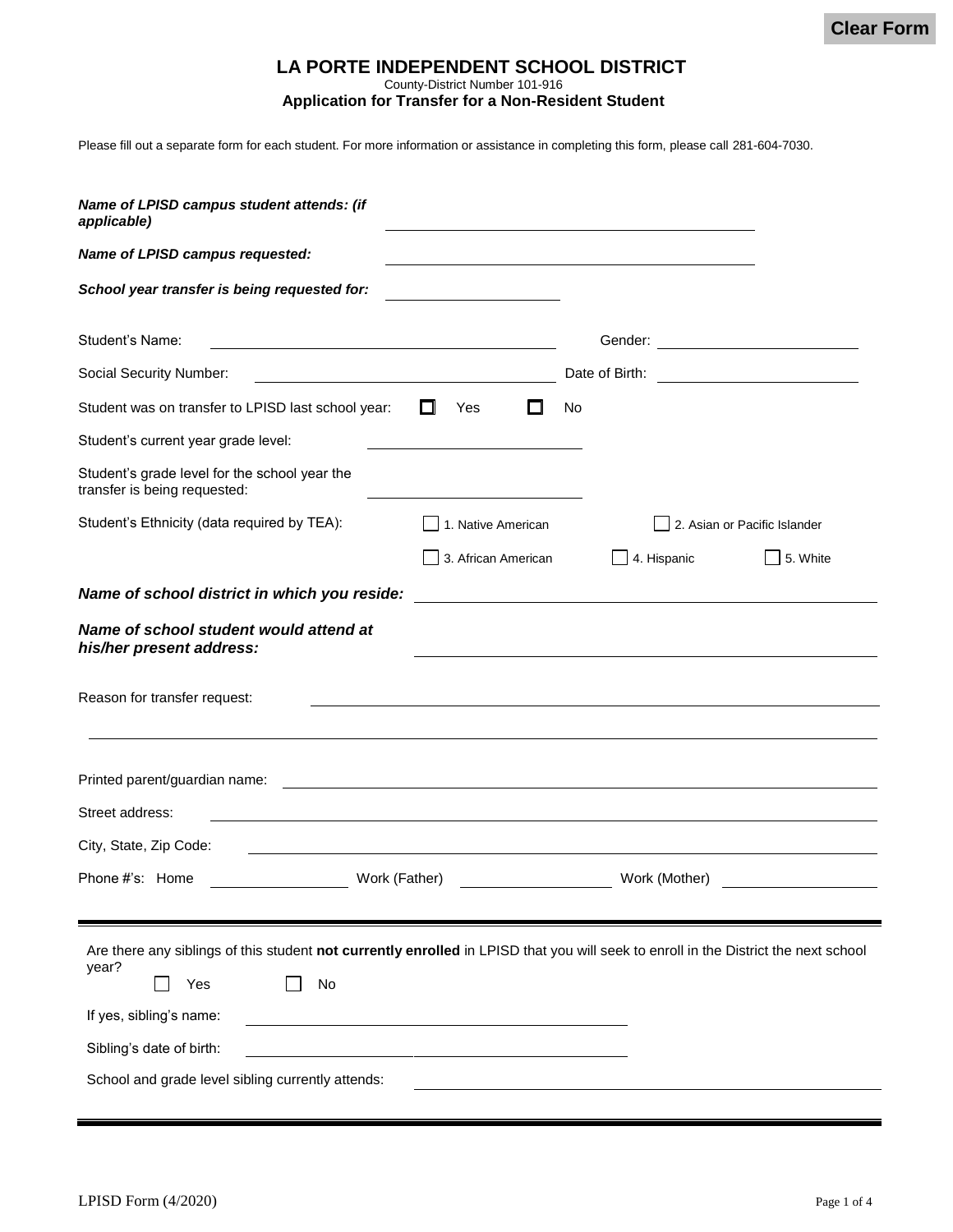|                                                                                            | Please check the appropriate statements:                                                                                                 |                                                                                                                   |  |  |  |  |
|--------------------------------------------------------------------------------------------|------------------------------------------------------------------------------------------------------------------------------------------|-------------------------------------------------------------------------------------------------------------------|--|--|--|--|
|                                                                                            | My child was enrolled or attended a disciplinary alternative education program (DAEP) during the most recent or previous<br>school year. |                                                                                                                   |  |  |  |  |
|                                                                                            | If you have checked the above box, please describe the behavior which resulted in assignment to a DAEP.                                  |                                                                                                                   |  |  |  |  |
|                                                                                            |                                                                                                                                          |                                                                                                                   |  |  |  |  |
|                                                                                            |                                                                                                                                          |                                                                                                                   |  |  |  |  |
| My child received the following services at his/her most recent school:                    |                                                                                                                                          |                                                                                                                   |  |  |  |  |
|                                                                                            | Gifted/Talented Program                                                                                                                  | Pre-Kindergarten                                                                                                  |  |  |  |  |
|                                                                                            | <b>Title I Instruction</b>                                                                                                               | Special Education (please check all that apply)                                                                   |  |  |  |  |
|                                                                                            | Counseling                                                                                                                               | Speech Therapy<br>Resource Room                                                                                   |  |  |  |  |
|                                                                                            | Section 504 Placement                                                                                                                    | Inclusion or Regular<br>Education<br>Self-Contained Classroom                                                     |  |  |  |  |
|                                                                                            | Dyslexia Program                                                                                                                         | <b>Content Mastery</b><br>Occupational Therapy                                                                    |  |  |  |  |
|                                                                                            | Bilingual or English as a Second Language                                                                                                | Physical Therapy<br>Other:                                                                                        |  |  |  |  |
|                                                                                            |                                                                                                                                          |                                                                                                                   |  |  |  |  |
| My child has been referred for a special education evaluation that has not been completed. |                                                                                                                                          |                                                                                                                   |  |  |  |  |
| My child has been referred for a Section 504 evaluation that has not been completed.       |                                                                                                                                          |                                                                                                                   |  |  |  |  |
|                                                                                            | My child received none of the services described above.                                                                                  |                                                                                                                   |  |  |  |  |
|                                                                                            | nature of                                                                                                                                | If you checked any of the services above, please complete the following and provide school records describing the |  |  |  |  |
|                                                                                            | the services received in the most recent school year and in the previous school year:                                                    |                                                                                                                   |  |  |  |  |
|                                                                                            | <b>Current School or District:</b>                                                                                                       |                                                                                                                   |  |  |  |  |
|                                                                                            | Address:                                                                                                                                 |                                                                                                                   |  |  |  |  |
|                                                                                            | City, State, Zip Code:                                                                                                                   |                                                                                                                   |  |  |  |  |
|                                                                                            | Person to Contact:                                                                                                                       |                                                                                                                   |  |  |  |  |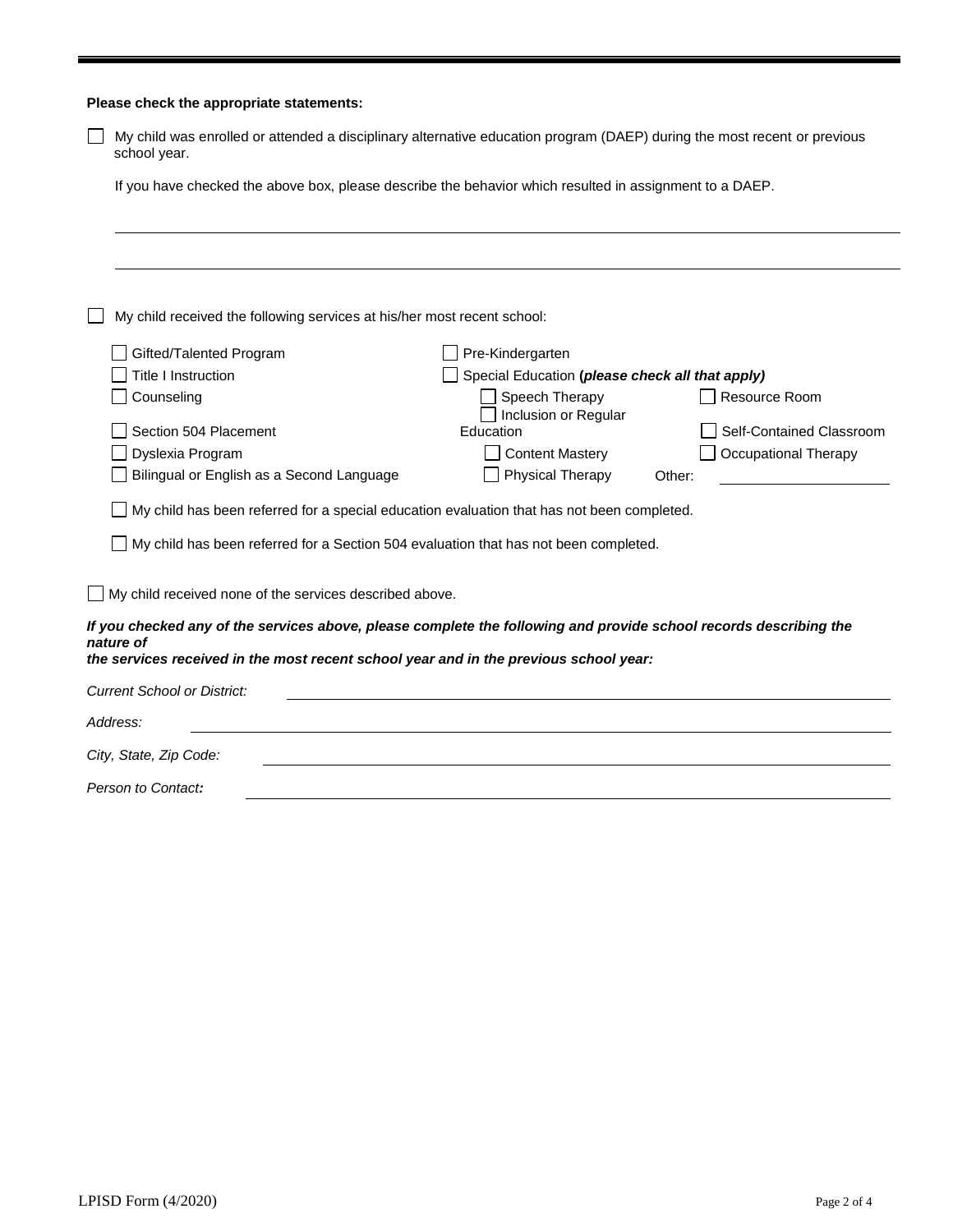### **LPISD OUT-OF-DISTRICT TRANSFER AGREEMENT**

Excerpts from LPISD Policy FDA (Local)

**Non - residents may apply to enroll their children in District schools with no tuition charge, according to the following stipulations:**

- 1. Annually, the Superintendent may designate an open enrollment period that may be extended or re-opened. 2. If an out-of-District student is accepted for enrollment, the District shall then assign the student to the school of the individual's choice based
- on available space and staff capacity. 3. In the event of a possible lack of available program space and staff capacity at the campus preferred by the individual, the District may
- assign the student to a campus with available space and staff capacity.
- 4. Out-of-District students who attend District schools must reapply for enrollment each year.

#### **Notes:**

**A transfer shall not be approved that would limit the educational opportunities of resident students or require additional staff.**

**The Superintendent (or designee) has the authority to accept or reject any transfer request, provided that such action is without regard to race, religion, color, sex, disability, or national origin.**

**No transportation shall be provided for any out-of-District student accepted for enrollment, including students with special needs.**

**REVOCATION** The Superintendent (or designee) has the authority to revoke inter district transfers as provided in the transfer agreement. Students who transfer into the District shall follow all rules and regulations of the District, including, but not limited to, District policies and regulations, the Student Code of Conduct, and attendance requirements. Failure to fulfill any of these responsibilities may result in the immediate revocation of the transfer agreement.

### *Please initial the following:*

**I understand that, if approved, the transfer request is granted conditionally on student behavior. The transfer can be revoked at any time including, but not limited to, during the school year, if my student engages in serious or persistent misbehavior that violates the District's Student Code of Conduct.**

**I understand that, if approved, this transfer request is granted conditionally on student attendance, including compliance with tardy policies. The transfer can be revoked at any time including, but not limited to, during the school year, if my student is truant, excessively absent and/or excessively tardy to class.**

**I understand that, if approved, this transfer request is granted conditionally on the District remaining in compliance with Civil Action 5281. The transfer can be revoked at anytime including, but not limited to, non-compliance with this court order.** *CA5281 states "the defendants shall not approve transfers where the effect of such transfers will change the majority or minority percentage of the school population, based on average daily attendance in such districts, by more than one percent in either the home or the receiving district…"*

**I understand that, if approved, La Porte ISD will not provide transportation to, from, or within the District, including for special needs students.** 

**I understand that falsification of information is a Class A Misdemeanor and can lead to legal action.**

**I have received a copy of the policy concerning student transfers and the UIL eligibility requirements for athletic competition.** 

**Upon receipt of approval to enroll, it is the parent/guardian's responsibility to contact the school assigned to receive enrollment information within 10 days of the date notification is mailed as noted below.**

**Parent/Guardian Signature Date**